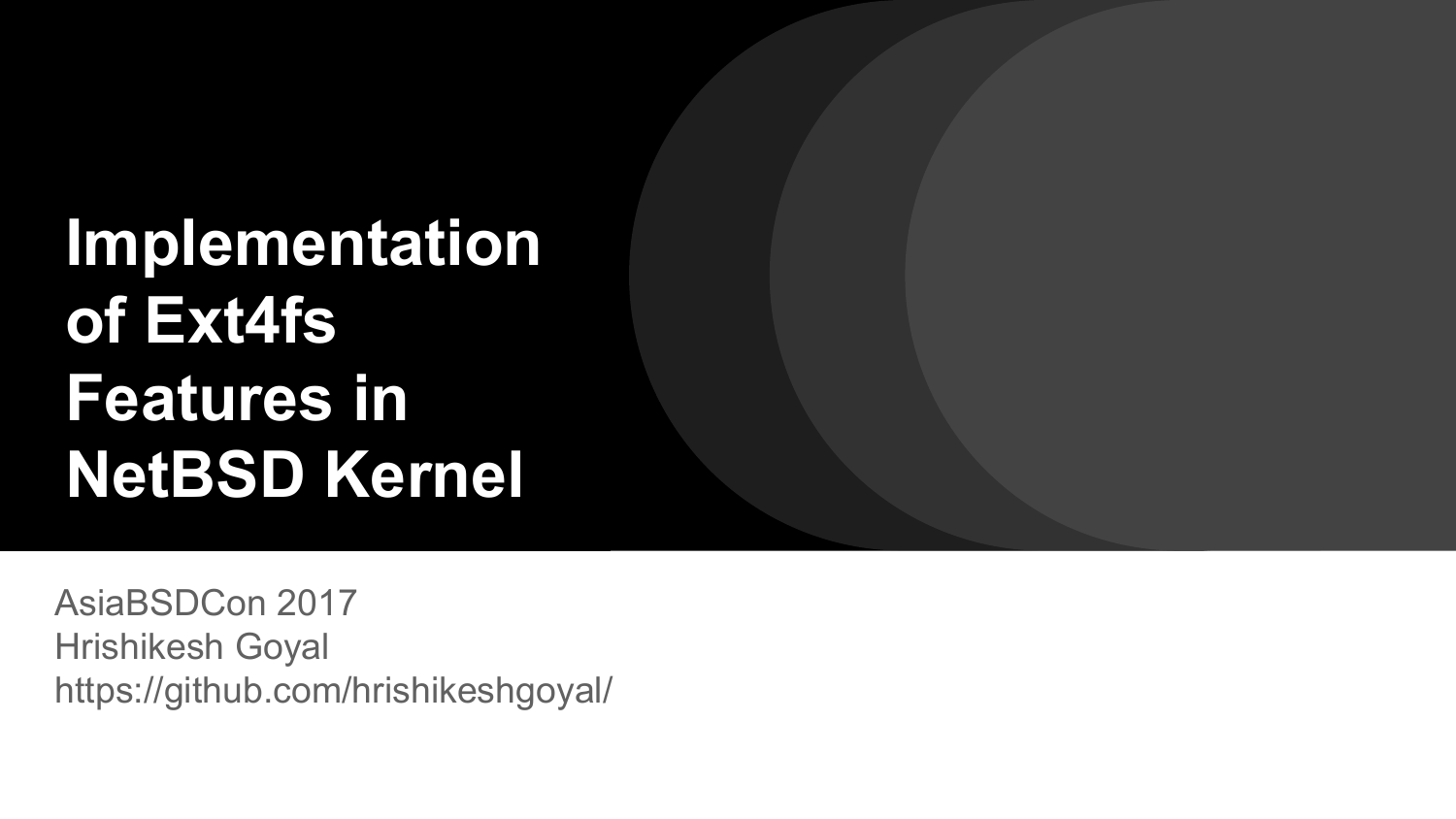#### **Personal Info**

Implemented Ext4 FS read support for NetBSD kernel, The NetBSD Foundation, Google SoC 2016

BTech Graduate 2016 Computer Science and Technology National Institute of Technology Warangal (India)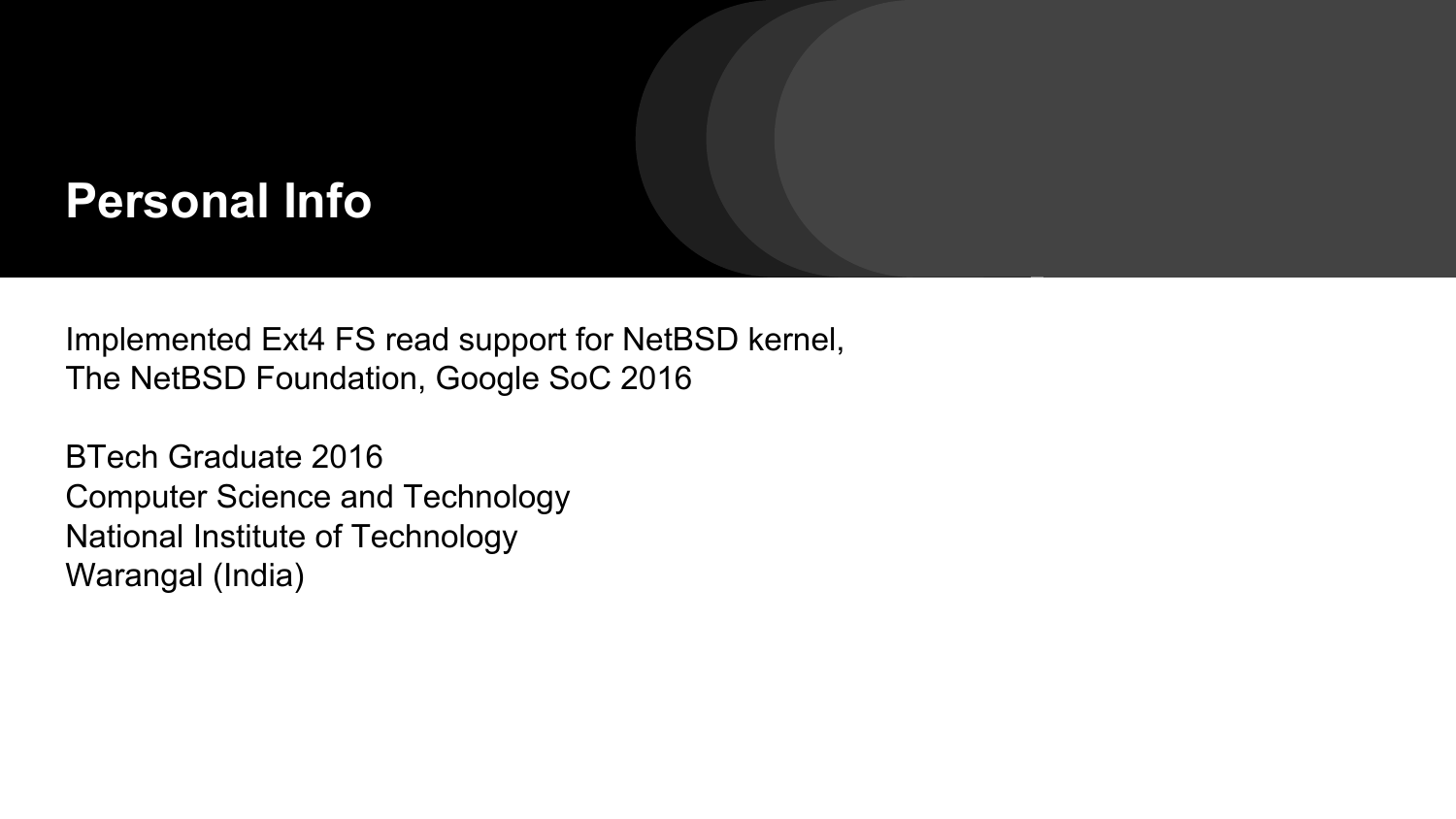#### **Agenda**

Filesystem VFS in NetBSD Ext4fs Features and NetBSD Kernel File Data Block Mapping Extent Support Double Cache Problem UBC Interface HTree Index for DIR Entries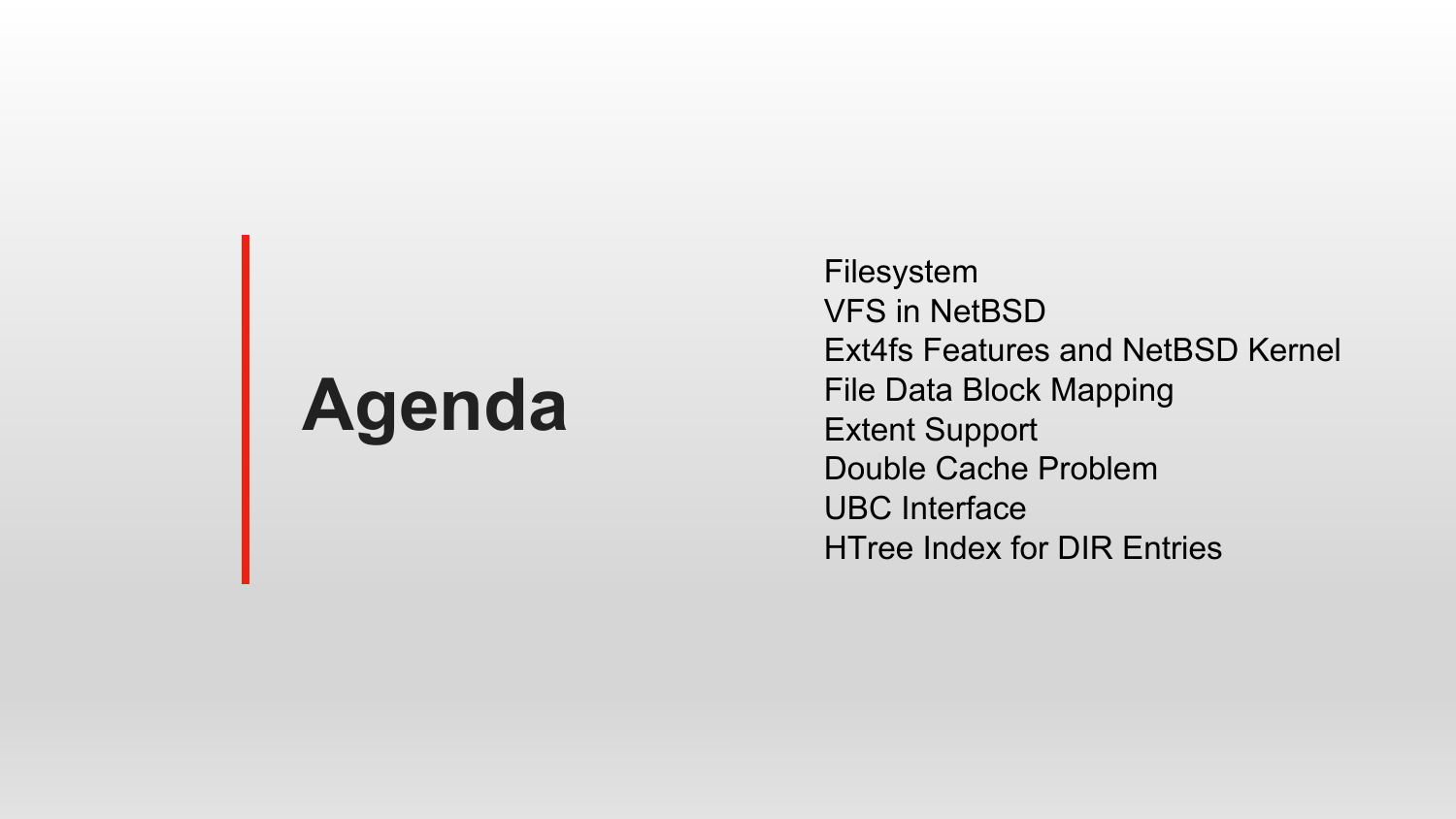# **File-system**

#### **Concrete**

Filesystem is the code of the kernel which controls how data is stored and retrived.

#### **Virtual**

Virtual filesystem is an abstraction layer on the top of the concrete filesystem with which rest of the kernel deals.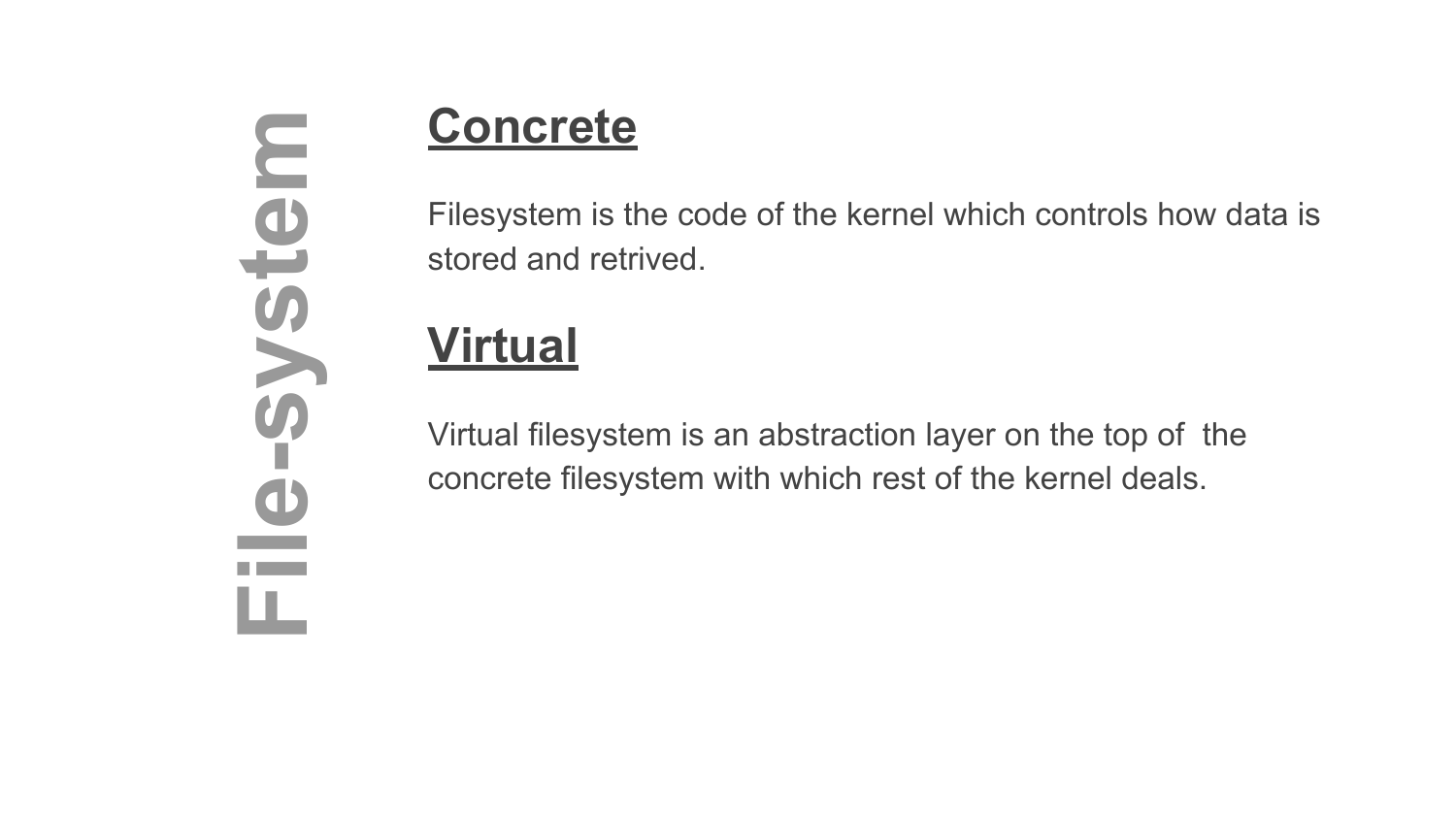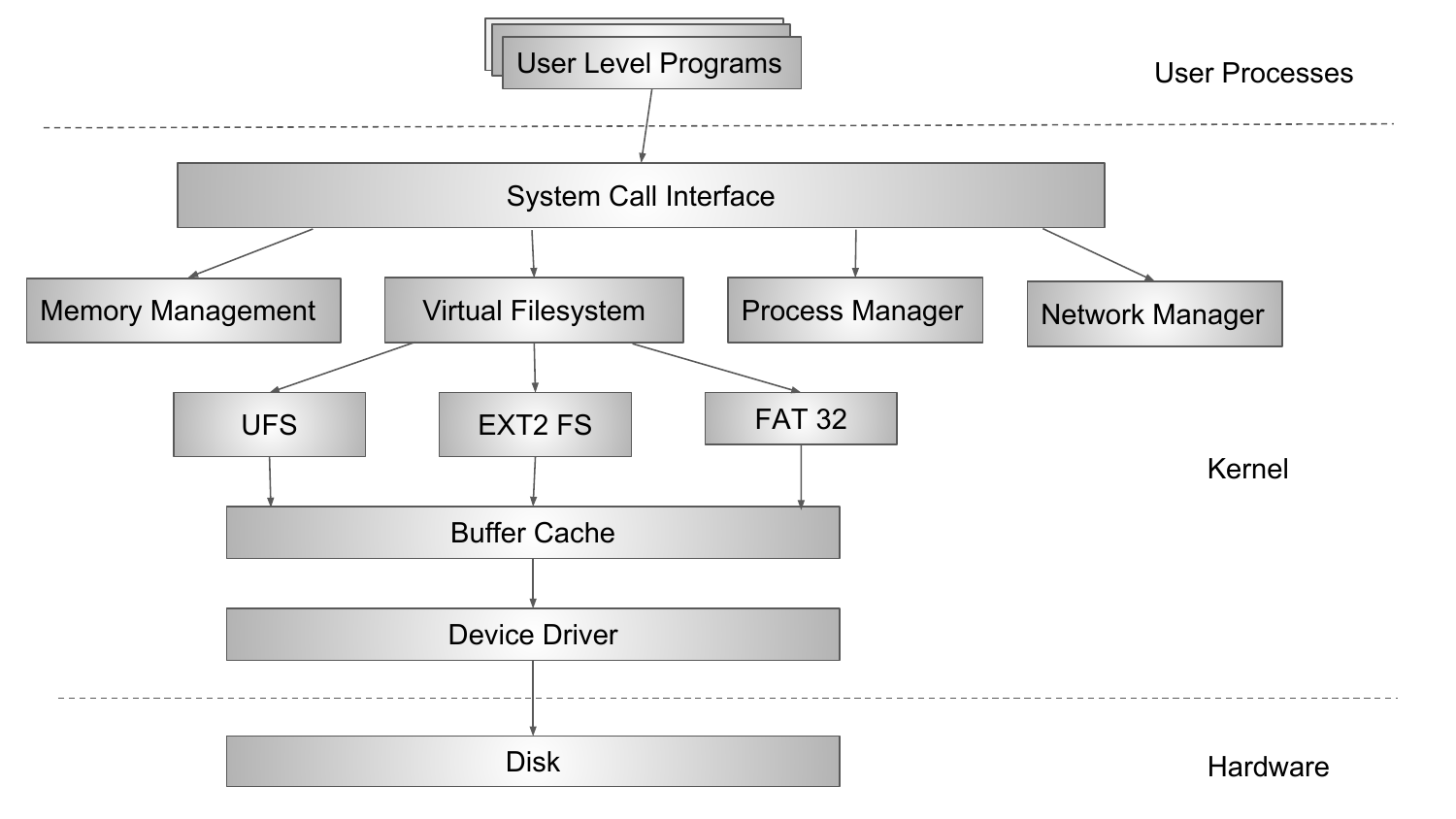# Virtual Filesystem Layer

- 1. Vnode Interface
- 2. VFS Interface

| Super block                                               | vnode                                           |
|-----------------------------------------------------------|-------------------------------------------------|
| s blocksize<br>s_dev<br>s root<br>s_type                  | v ino<br>v mode<br>v_size<br>v uid<br>v_data    |
| write super()<br>statfs()<br>remount fs()<br>read inode() | create()<br>lookup()<br>link()<br>$m$ kdir $()$ |

| vnode                                        |  |
|----------------------------------------------|--|
| v ino<br>v mode<br>v size<br>v_uid<br>v_data |  |
| create()<br>lookup()<br>link()<br>mkdir()    |  |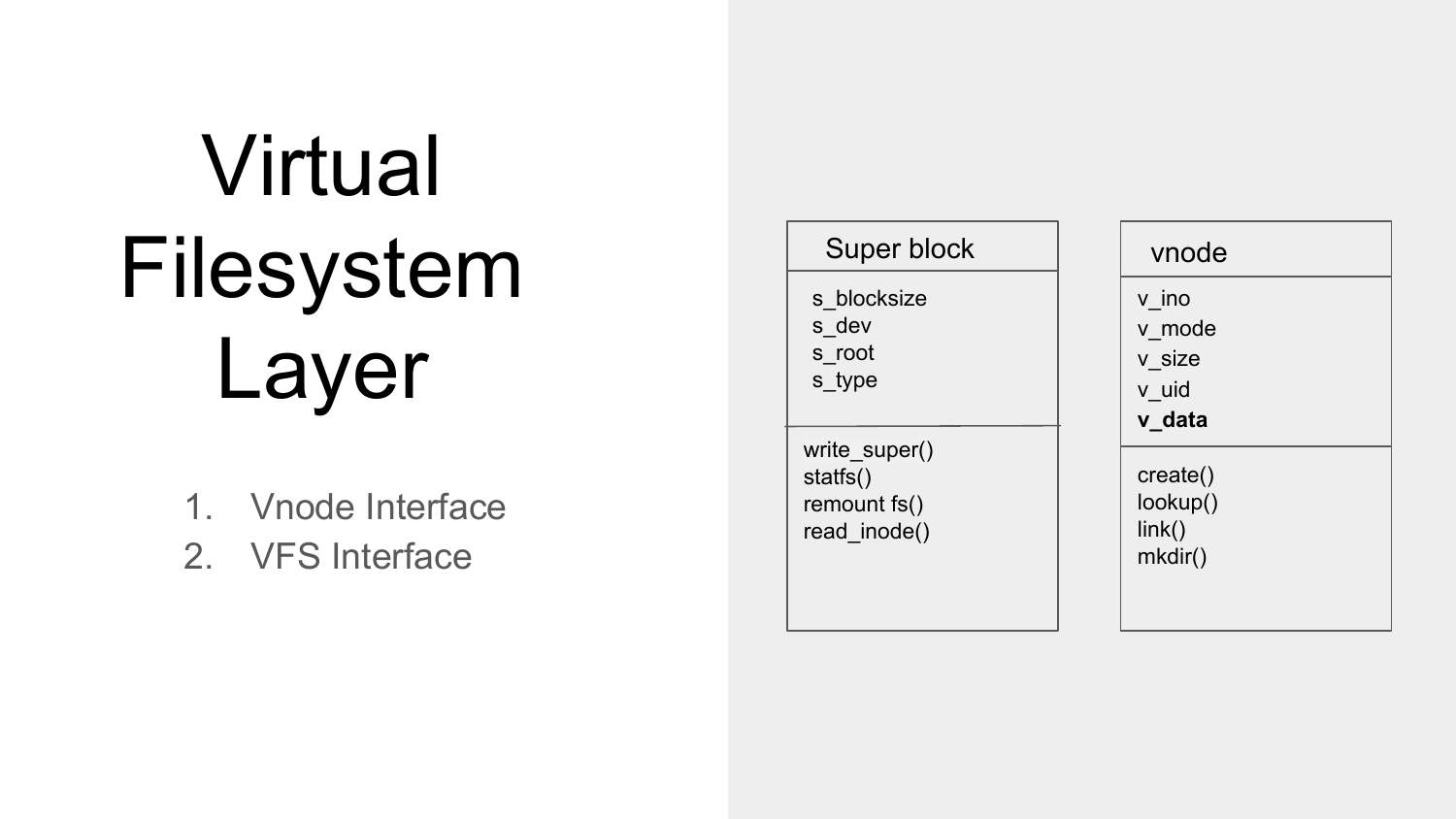**Fourth Extended Filesystem (Ext4 FS)**

#### **Introduced a number new features**

- 1. Bigger filesystem/file size
- 2. Subdirectory scalability
- 3. Extents
- 4. Multiblock allocation
- 5. HTree DIR Index (Ext3fs feature)

#### **Ext4fs in NetBSD**

Ext2fs is the base filesystem and few features from Ext3fs and Ext4fs are supported.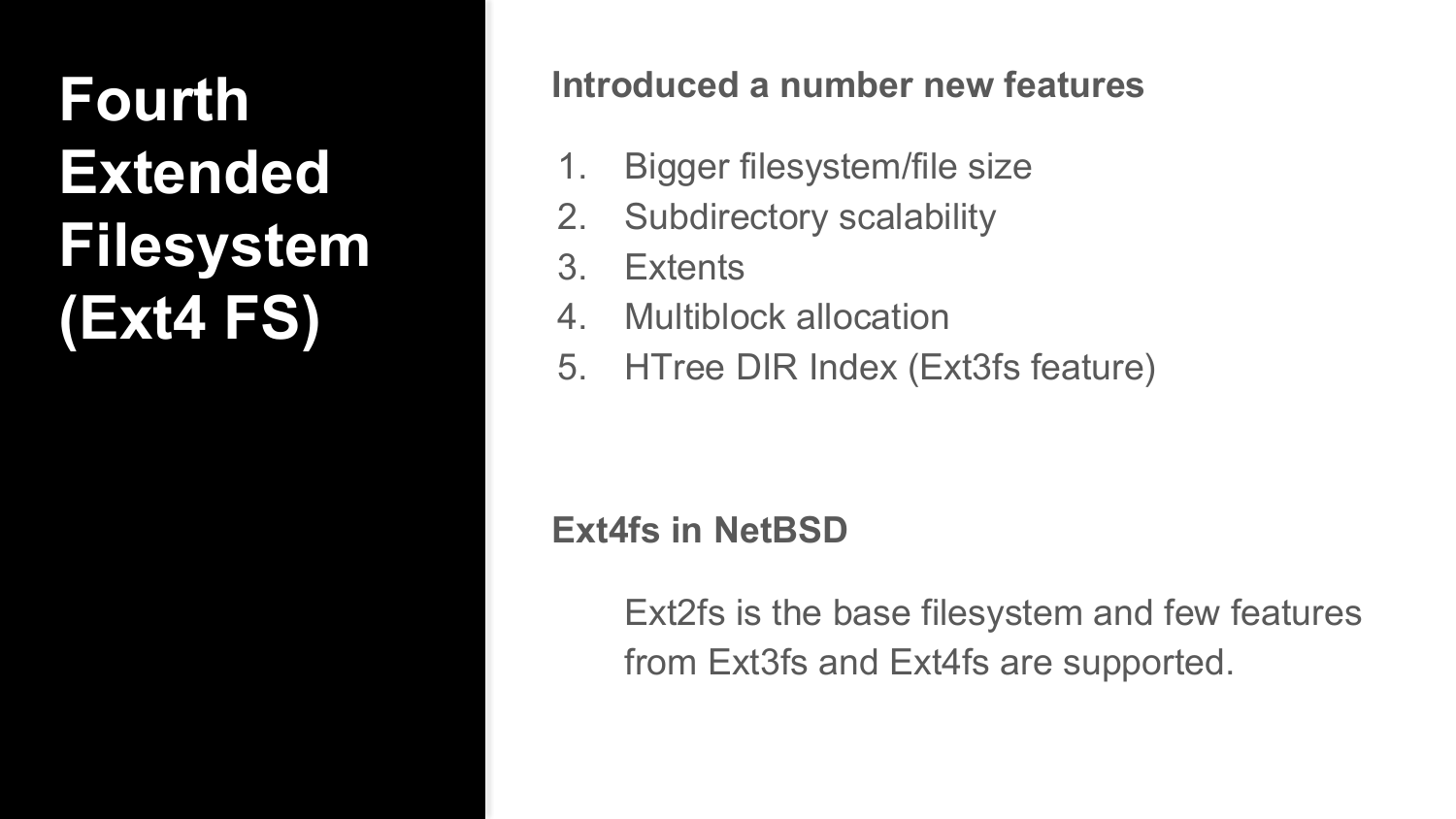### Inode

**Inode:** An abstract representation of a file in the filesystem.

|       | Inode no.           |  |
|-------|---------------------|--|
|       | Metadata            |  |
| Index | $1 \rightarrow 301$ |  |
|       | $2 \rightarrow 555$ |  |
|       | $3 \rightarrow 901$ |  |

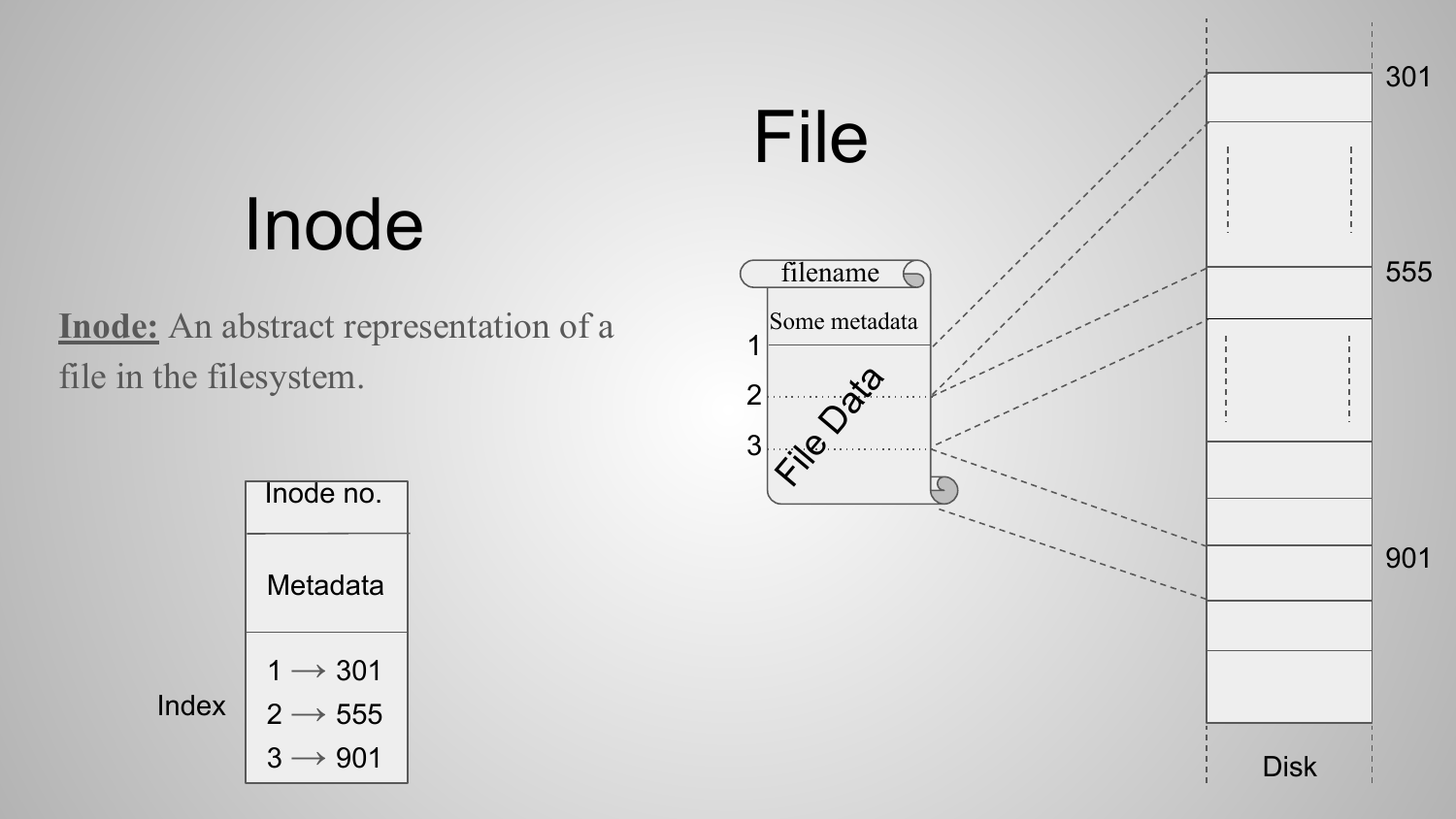Ext2 Data Block Mapping (Indirect pointers approach)

Index consist of 15 pointers (60 bytes)

- 12 Direct pointers
- Indirect pointer
- Double Indirect pointer
- **Triple Indirect pointer**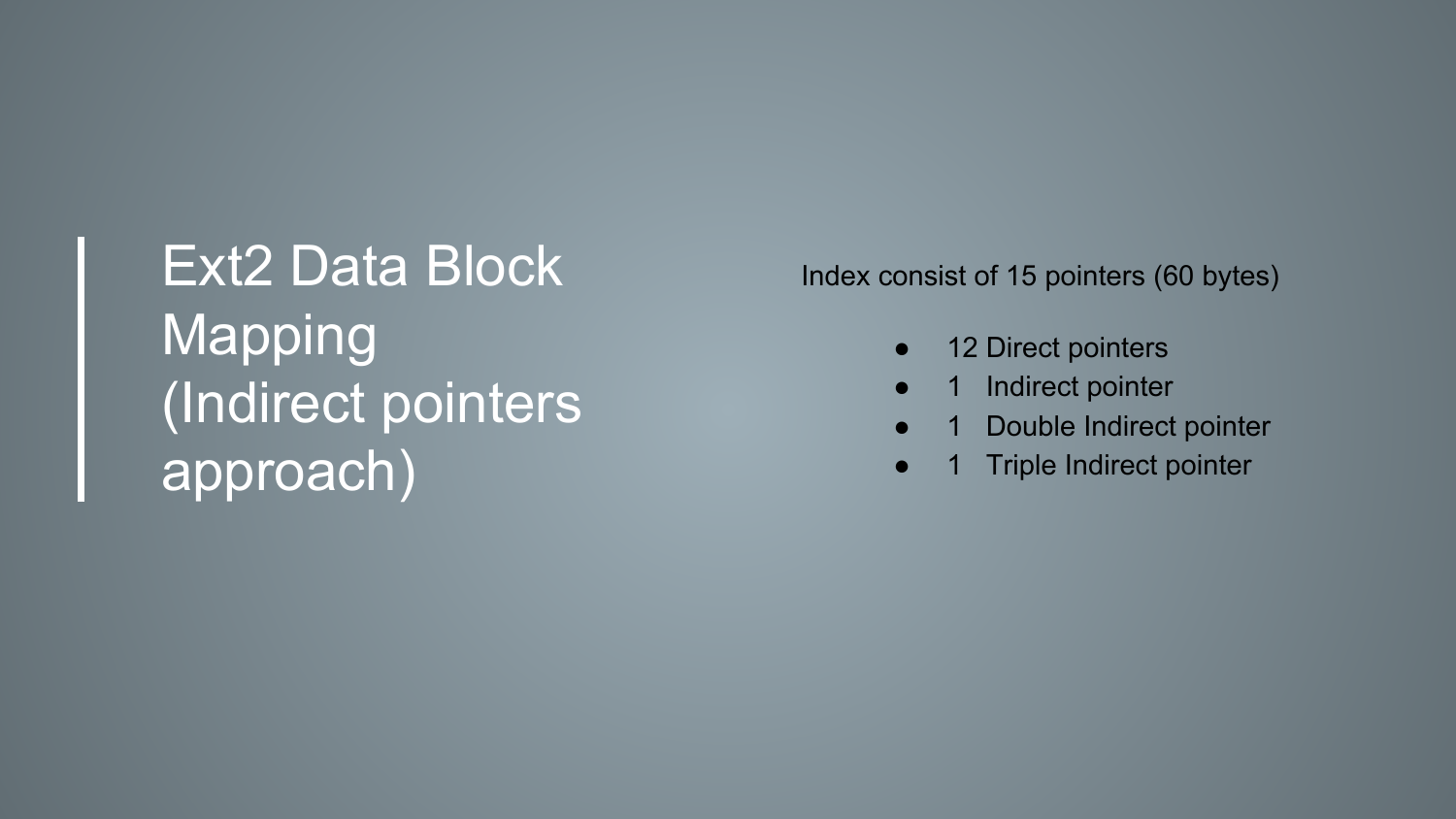

**Figure 1 Indirect block mapping**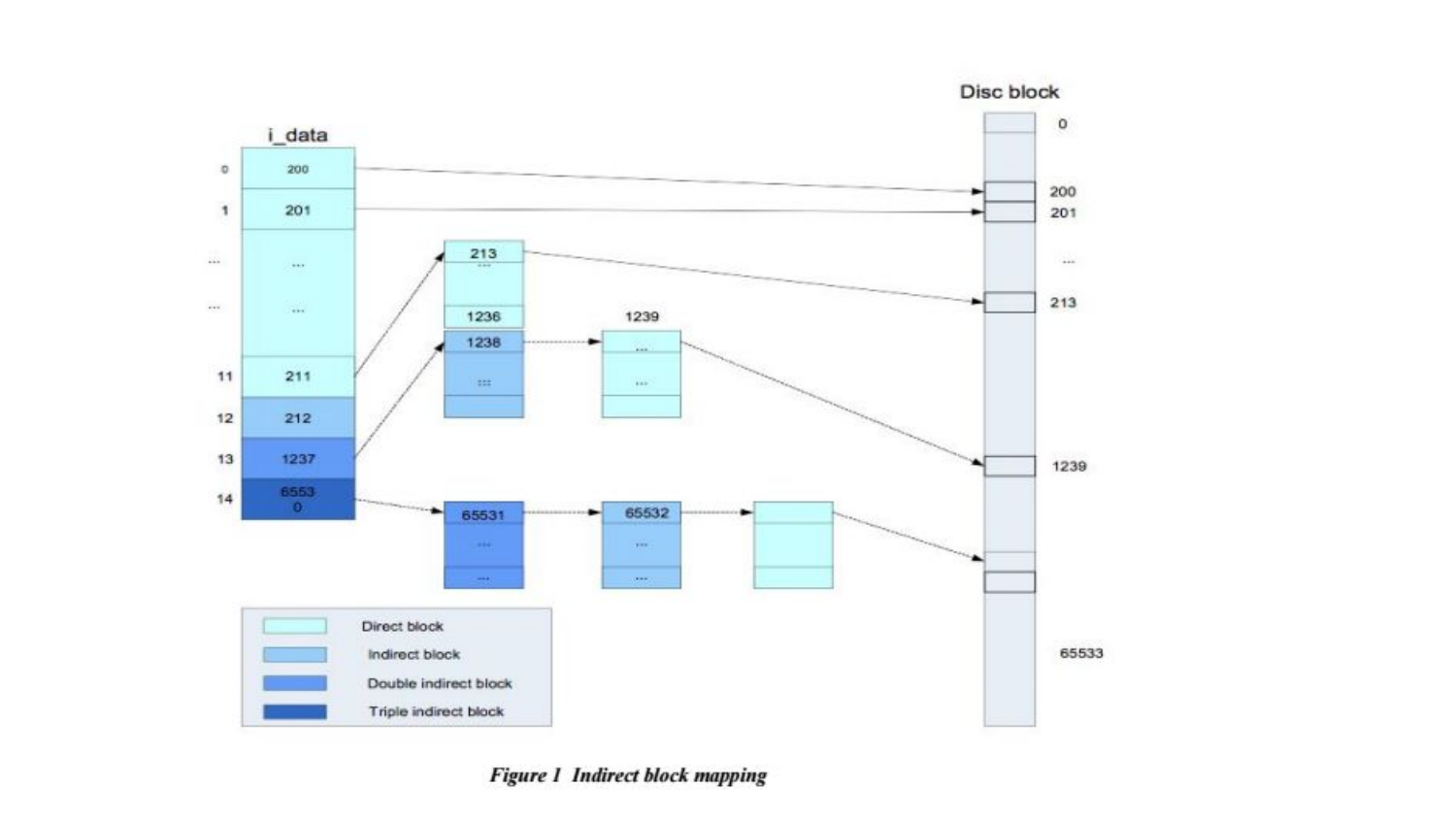# EXT4 EXTENT

- Based on B+Tree Indexing
- One pointer for a bunch of contiguous file data blocks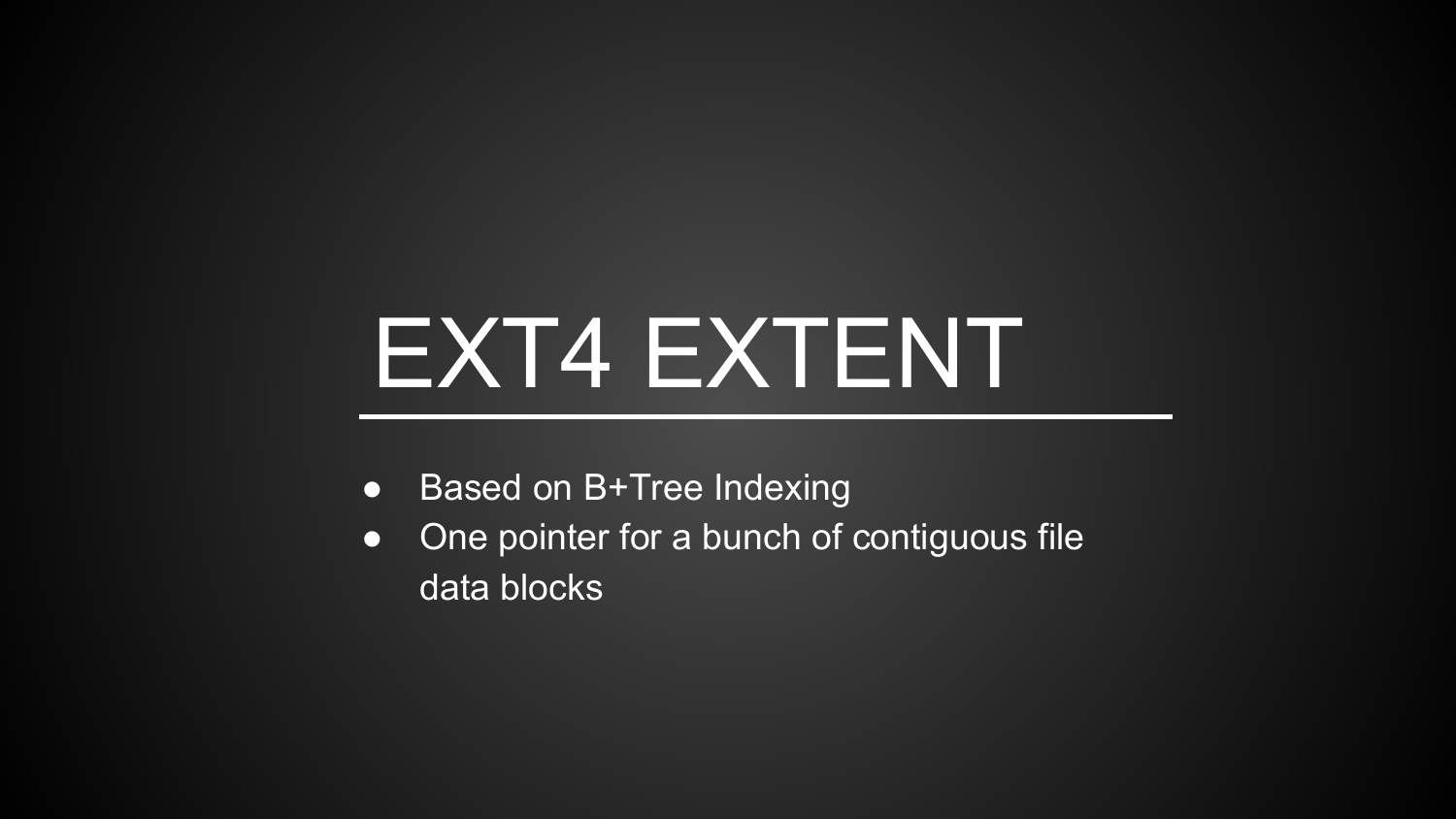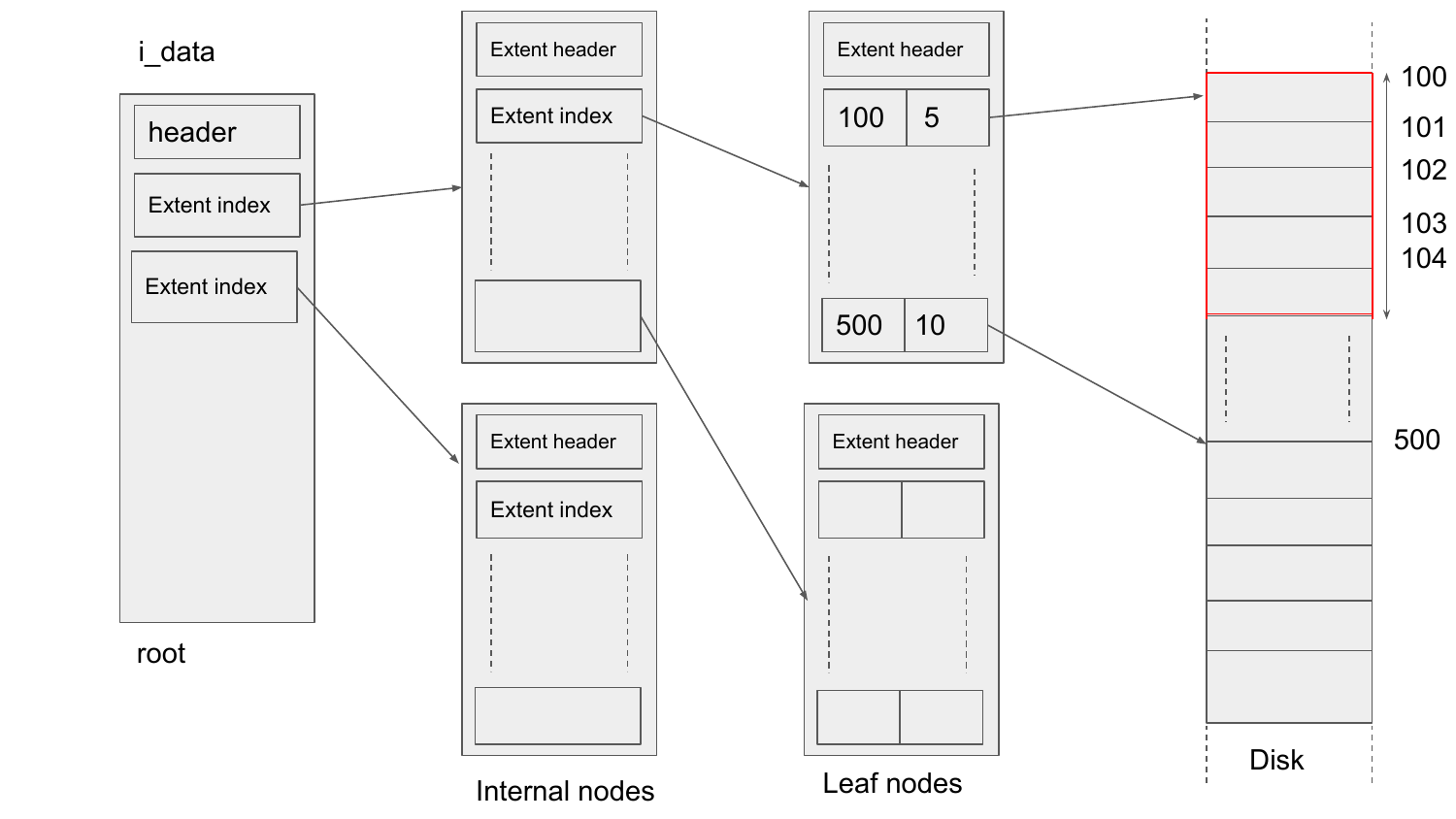## **Double Cache Problem**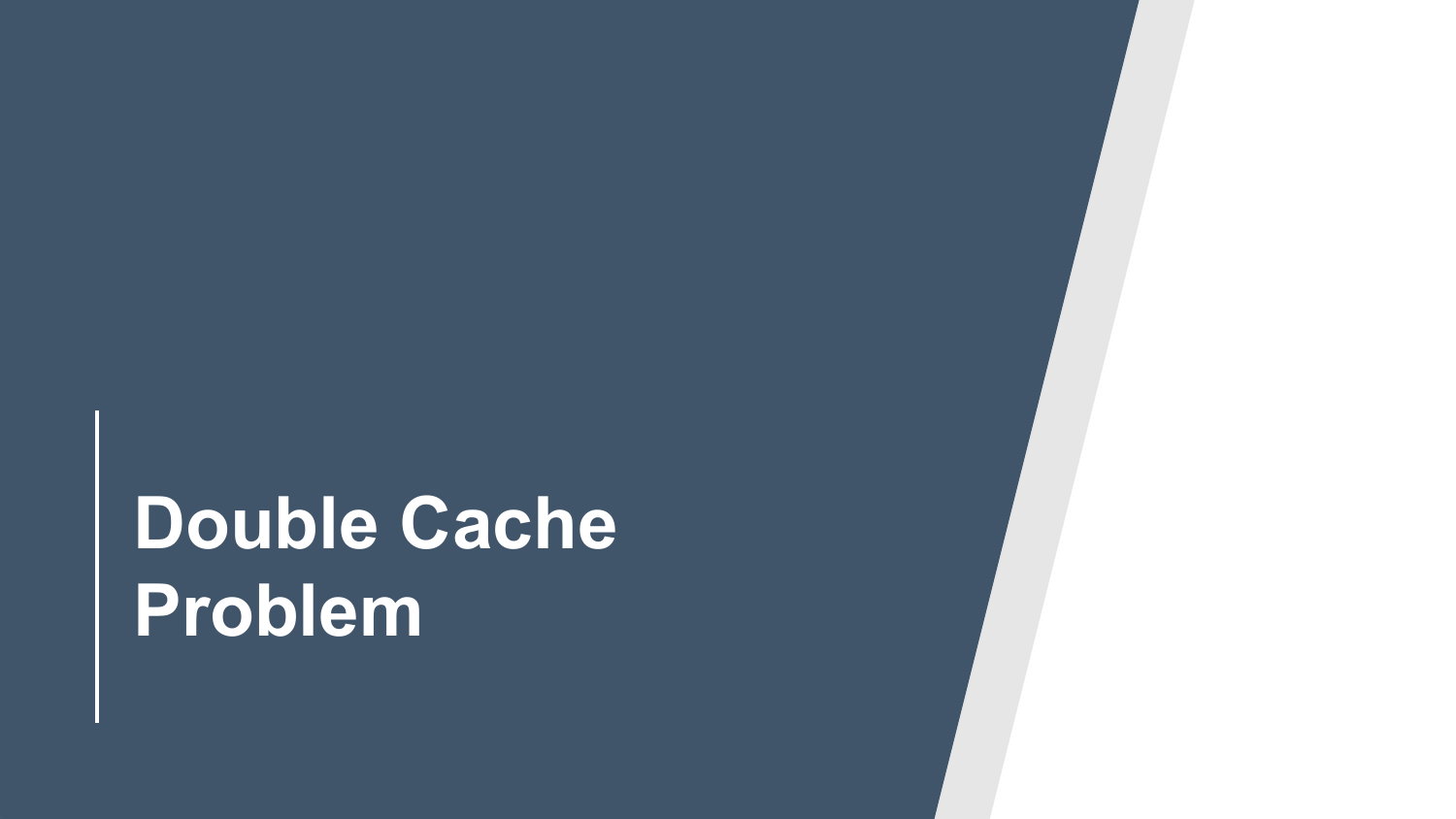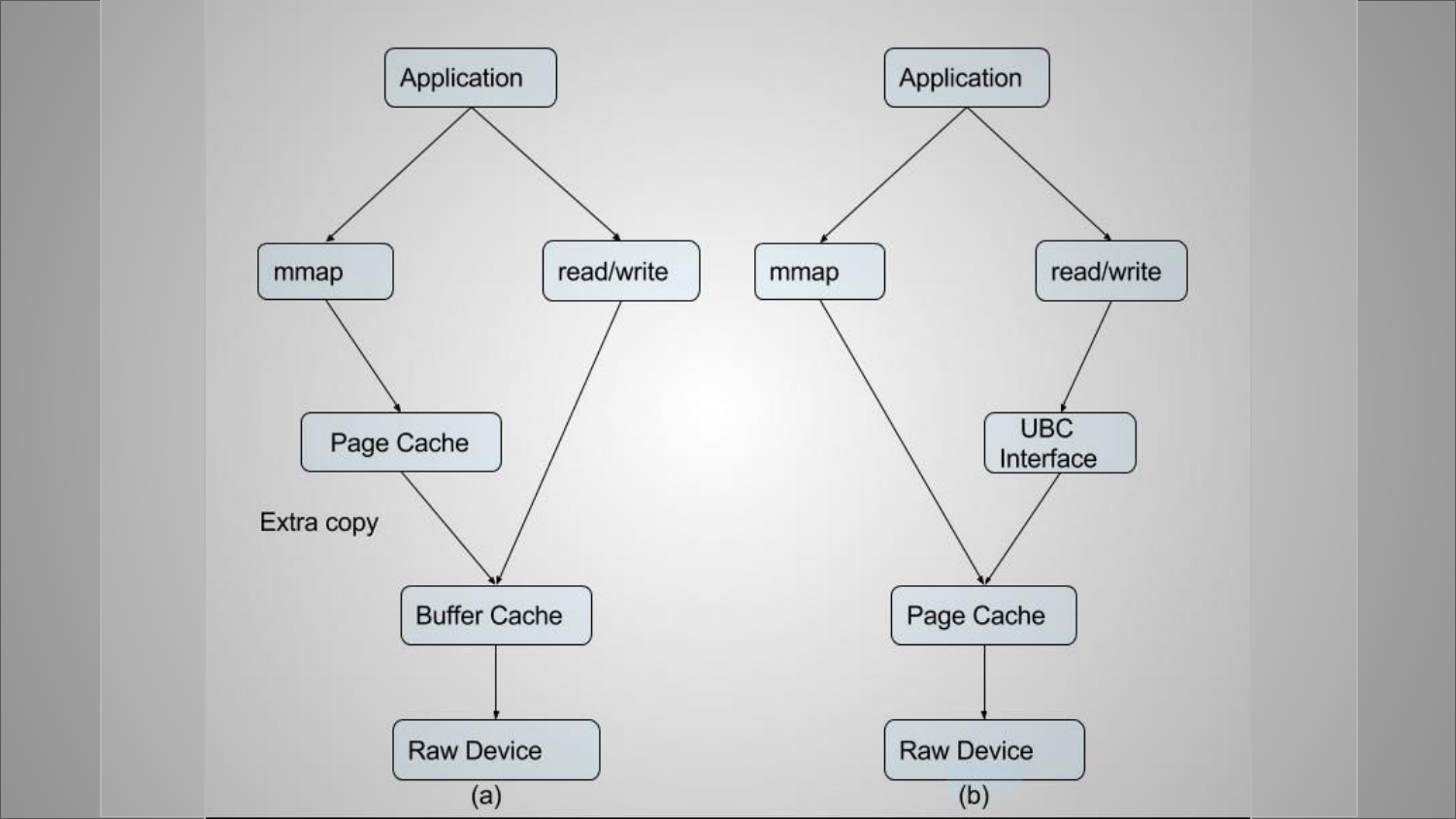# **Unified Buffer Cache**

 $\Omega$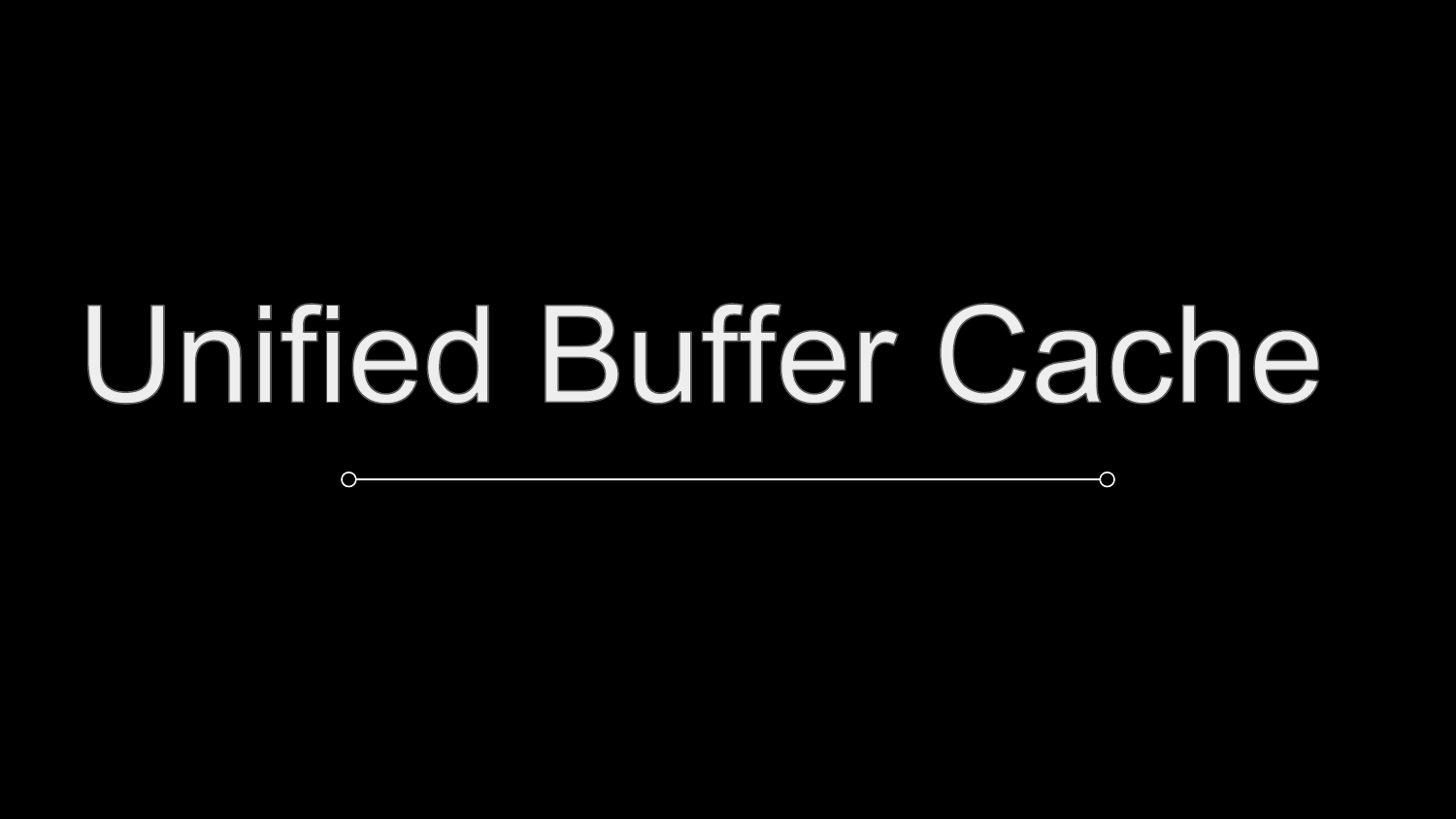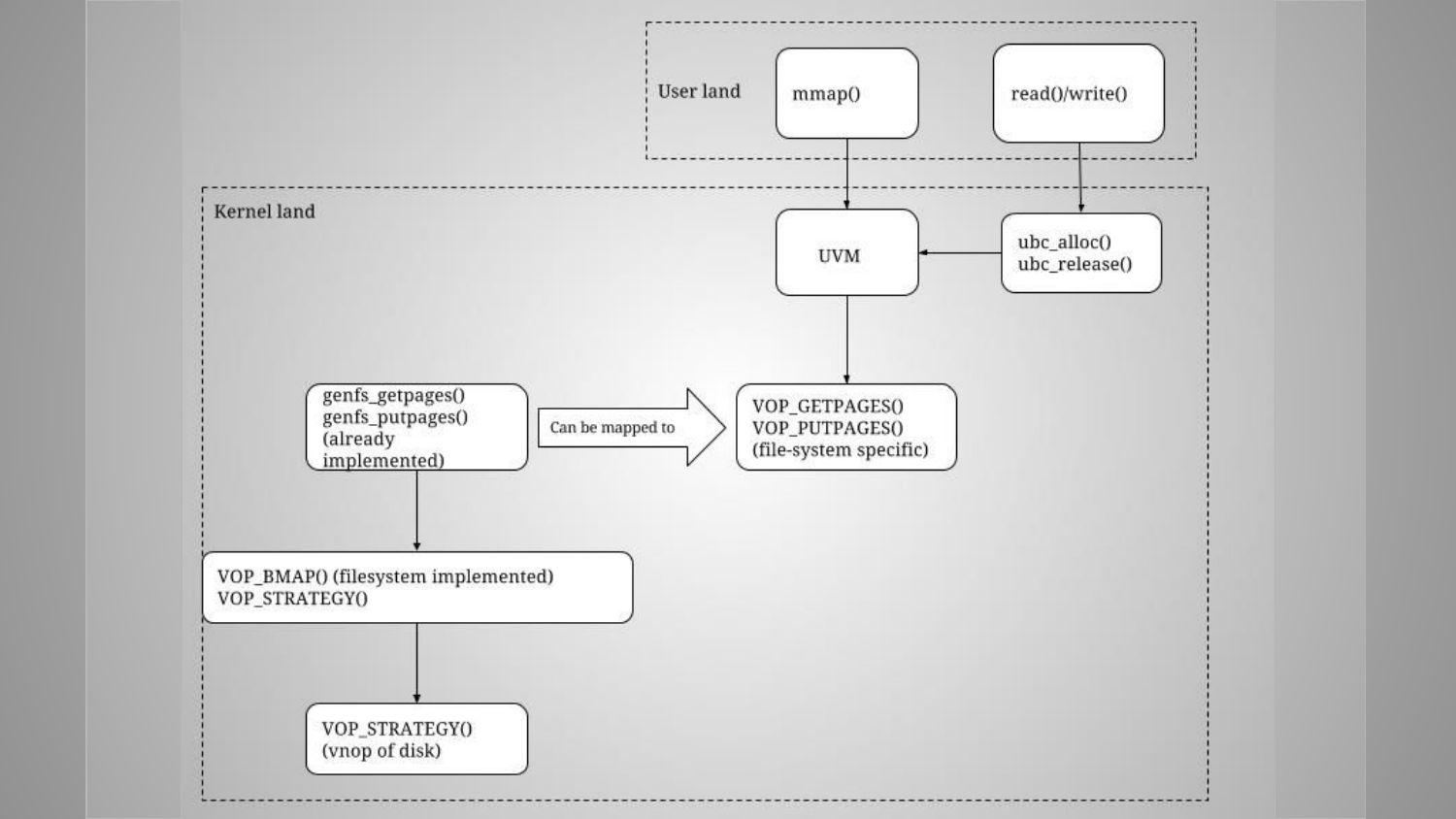# **Directory**

Directory as a file

Directory entries

Ext2fs Directory structure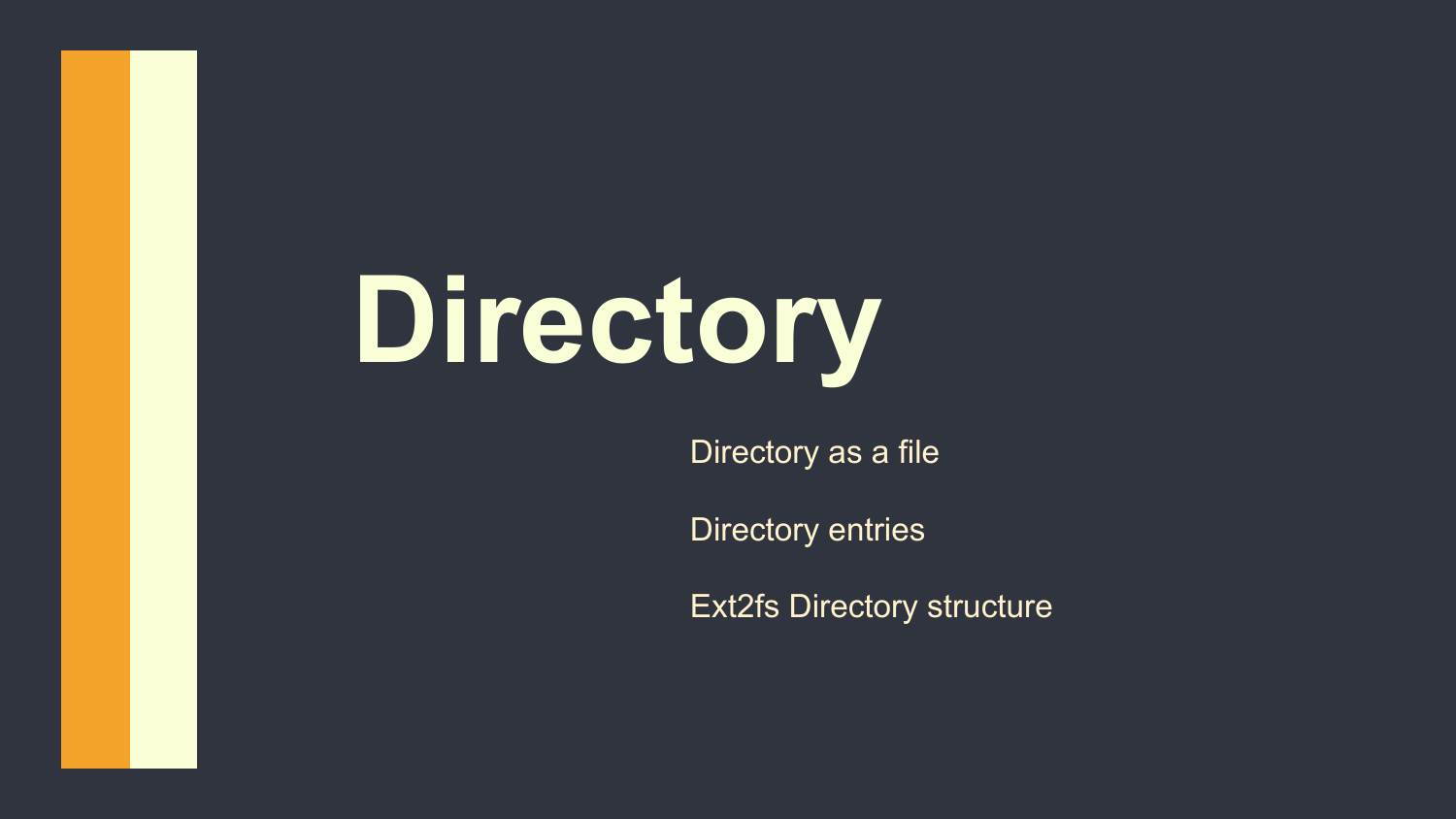

**What actually it is.. !!!**

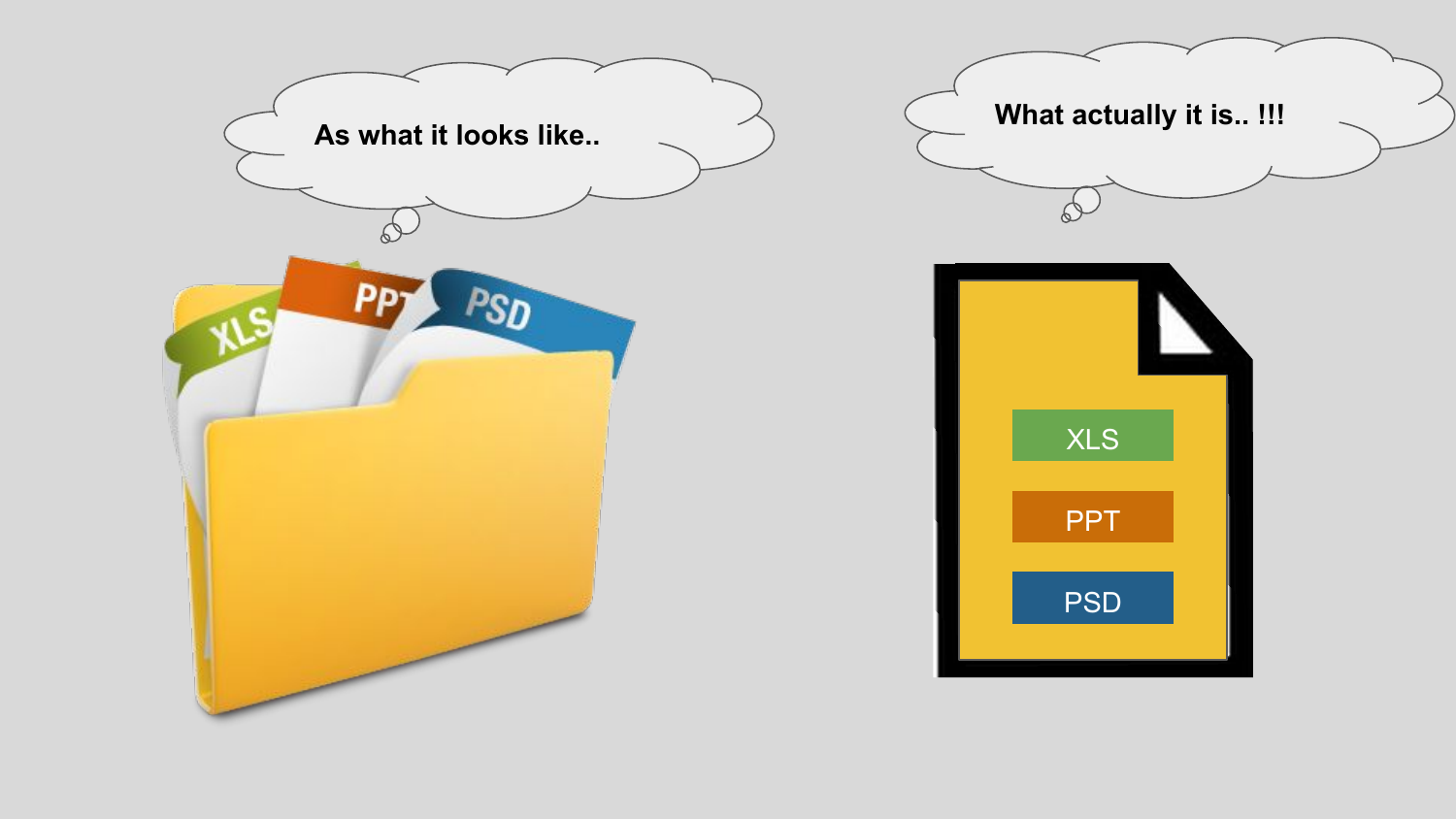#### **HTree DIR Index**

- Uses hash of the filename as the key of the HTree.
- Directory Index Block(internal nodes)
- Directory Entries Block(leaf nodes)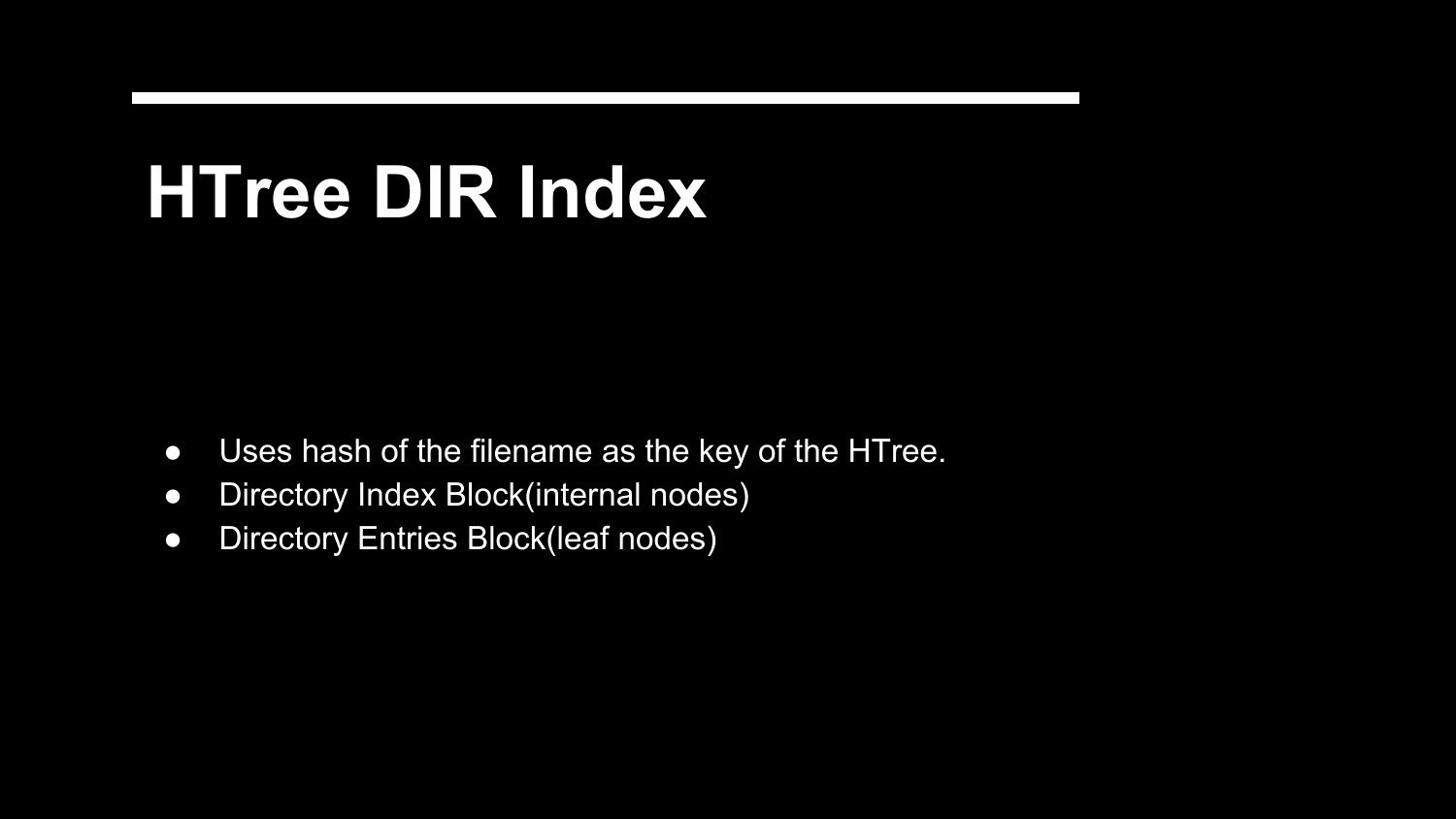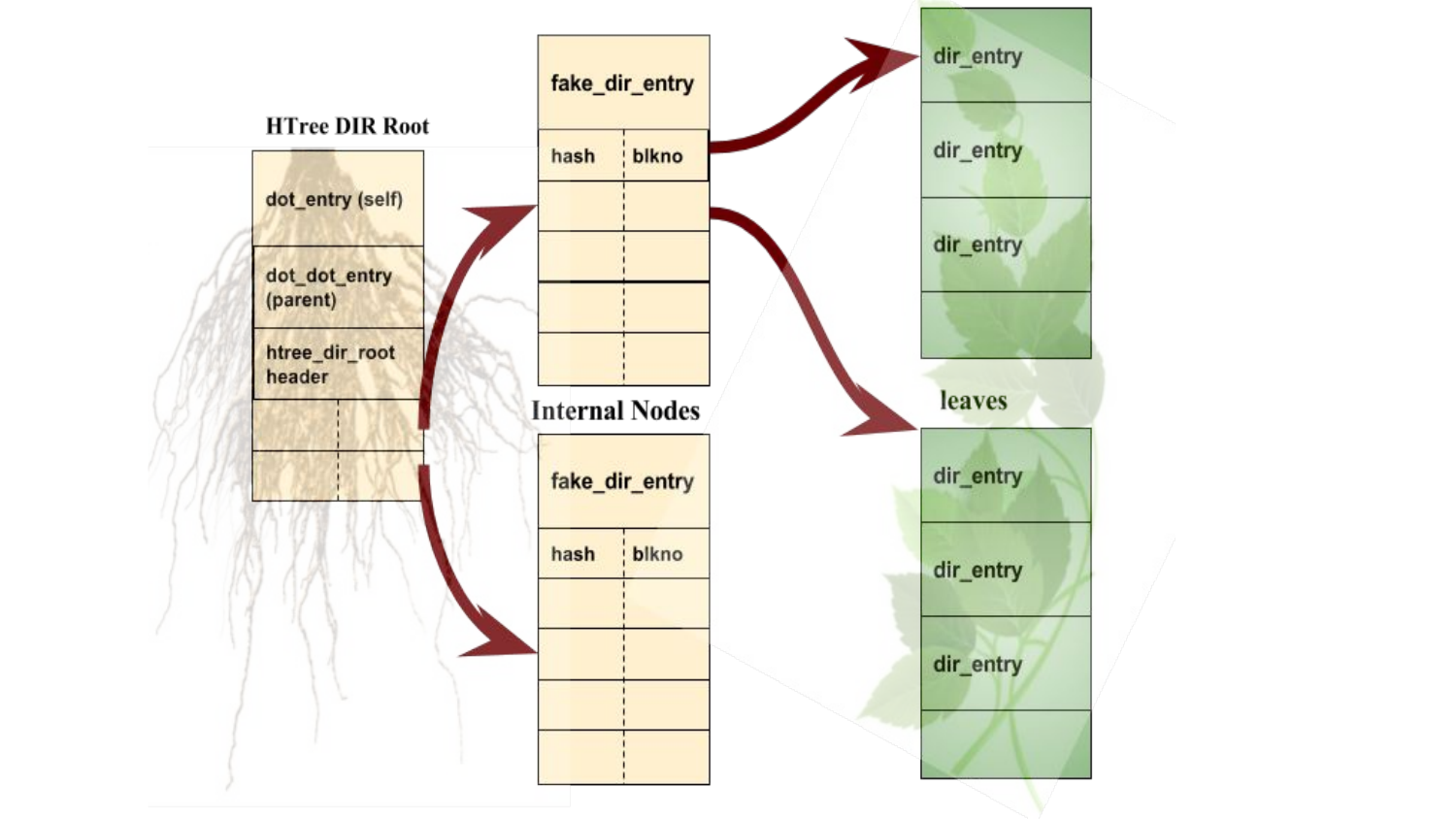